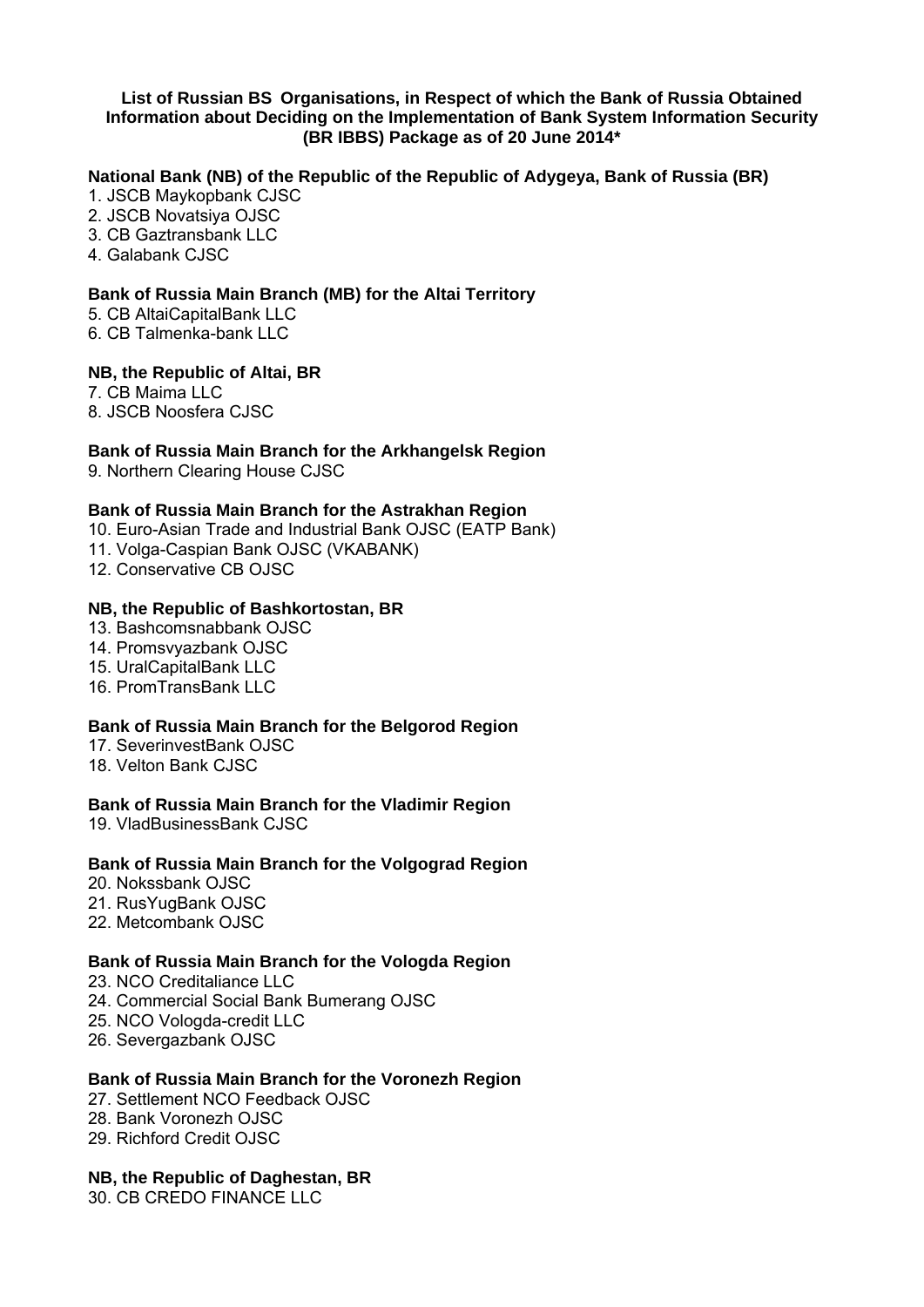31. CB Continental LLC

32. Dagenergobank LLC

## **Bank of Russia Main Branch for the Ivanovo Region**

33. National Savings Bank CJSC

- 34. JSCB Kranbank CJSC
- 35. Regional Corporate Bank LLC
- 36. JSCB Aktsiya OJSC

## **Bank of Russia Main Branch for the Irkutsk Region**

37. VLBANK OJSC 38. Krona-Bank LLC 39. Bratsky Narodny Bank OJSC

## **NB, the Kabardino-Balkarian Republic**

- 40. CB BOOM-Bank LLC
- 41. Vkladbank OJSC
- 42. CB European Standard CJSC
- 43. Bank Prokhladny LLC
- 44. Bank Maysky LLC

# **Bank of Russia Main Branch for the Kaliningrad Region**

- 45. CB EnergoTransBank OJSC
- 46. Evropeisky ICB CJSC
- 47. CB Regional Credit Bank OJSC

## **NB, the Republic of Kalmykia, BR**

48. CB National Clearing Bank LLC

# **Bank of Russia Main Branch for the Kaluga Region**

- 49. CB Kaluga LLC
- 50. Elita Bank LLC
- 51. GazEnergoBank LLC

# **Bank of Russia Main Branch for the Kamchatka Territory**

52. Kamchatcomagroprombank

## **NB, the Karachayevo-Cherkessian Republic, BR**

53. JSCB TexBank CJSC

## **Bank of Russia Main Branch for the Kemerovo Region**

- 54. KGB-BK LLC
- 55. KemSocInBank JSC
- 56. Kuzbasskhimbank OJSC
- 57. "Obyedinenniye Platezhniye Sistemy" (Integrated Payment Systems) LLC

## **Bank of Russia Main Branch for the Kirov Region**

58. CB Khlynov OJSC

## **NB, the Komi Republic, BR**

59. JSCB Gorod CJSC 60. JSCB Severny Narodny Bank

## **Bank of Russia Main Branch for the Kostroma Region**

61. ICB SovComBank LLC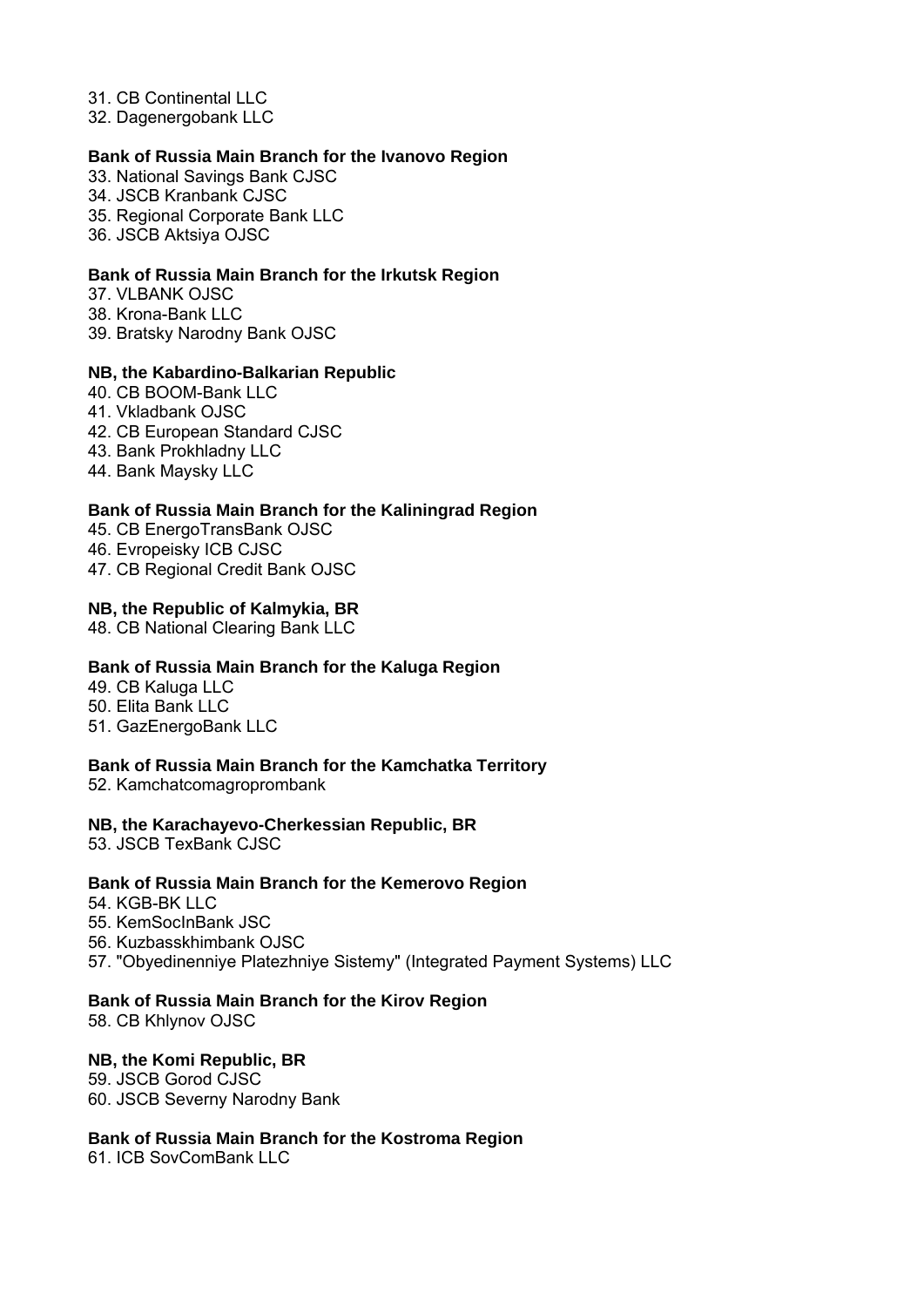#### **Bank of Russia Main Branch for the Krasnodar Territory**

- 62. Yug-Investbank OJSC
- 63. CB Kubanbank OJSC
- 64. CB Kuban Credit LLC
- 65. CB Novopokrovsky LLC
- 66. JSCB Krylovsky OJSC
- 67. Gelendjik-Bank OJSC
- 68. CB Kubansky Universal Bank LLC
- 69. CB Istok LLC
- 70. Kubantorgbank CJSC

## **Bank of Russia Main Branch for the Krasnoyarsk Territory**

71. JSCB Eniseisk United Bank CJSC

#### **Bank of Russia Main Branch for the Kurgan Region**

72. CB Ketovsky LLC 73. NCO GRC OJSC 74. JSCIB Kurgan OJSC

## **Bank of Russia Main Branch for the Leningrad Region**

75. JSCB Constans-Bank CJSC

- 76. Russian Commercial & Industrial Bank OJSC
- 77. Lenoblbank LLC

#### **NB, the Republic of Mordovia, BR**

78. Aktiv Bank OJSC

- 79. JSC-IB "KS Bank"
- 80. JSCB MORDOVPROMSTROYBANK OJSC

## **Main Territorial Branch of Moscow**

- 81. Baltic Development Bank CJSC
- 82. Promsvyazbank OJSC
- 83. CB Renaissance Credit LLC
- 84. Regnum Bank LLC
- 85. AvtotorgBank LLC
- 86. MIB Dalena LLC
- 87. Runetbank CJSC
- 88. NCO Rapida LLC
- 89. Universal Fund Bank LLC
- 90. CB Kedr CJSC
- 91. International Bank of St. Petersburg OJSC
- 92. Bank FinService OJSC
- 93. JSCB National Corporate Bank OJSC
- 94. CB ABB OJSC
- 95. NCO RTS Settlment Office LLC
- 96. Universal Commercial Bank of Humanitarian Investments "New Symbol" CJSC
- 97. CB Russian International Bank CJSC
- 98. JSCB Credit-Moscow JSC
- 99. CB Kosmos OJSC
- 100. NCO National Settlement Depository CJSC
- 101. JSCB Novicombank CJSC
- 102. Morskoy Bank OJSC
- 103. Credit Express OJSC
- 104. RFI Bank CJSC
- 105. Congress Bank OJSC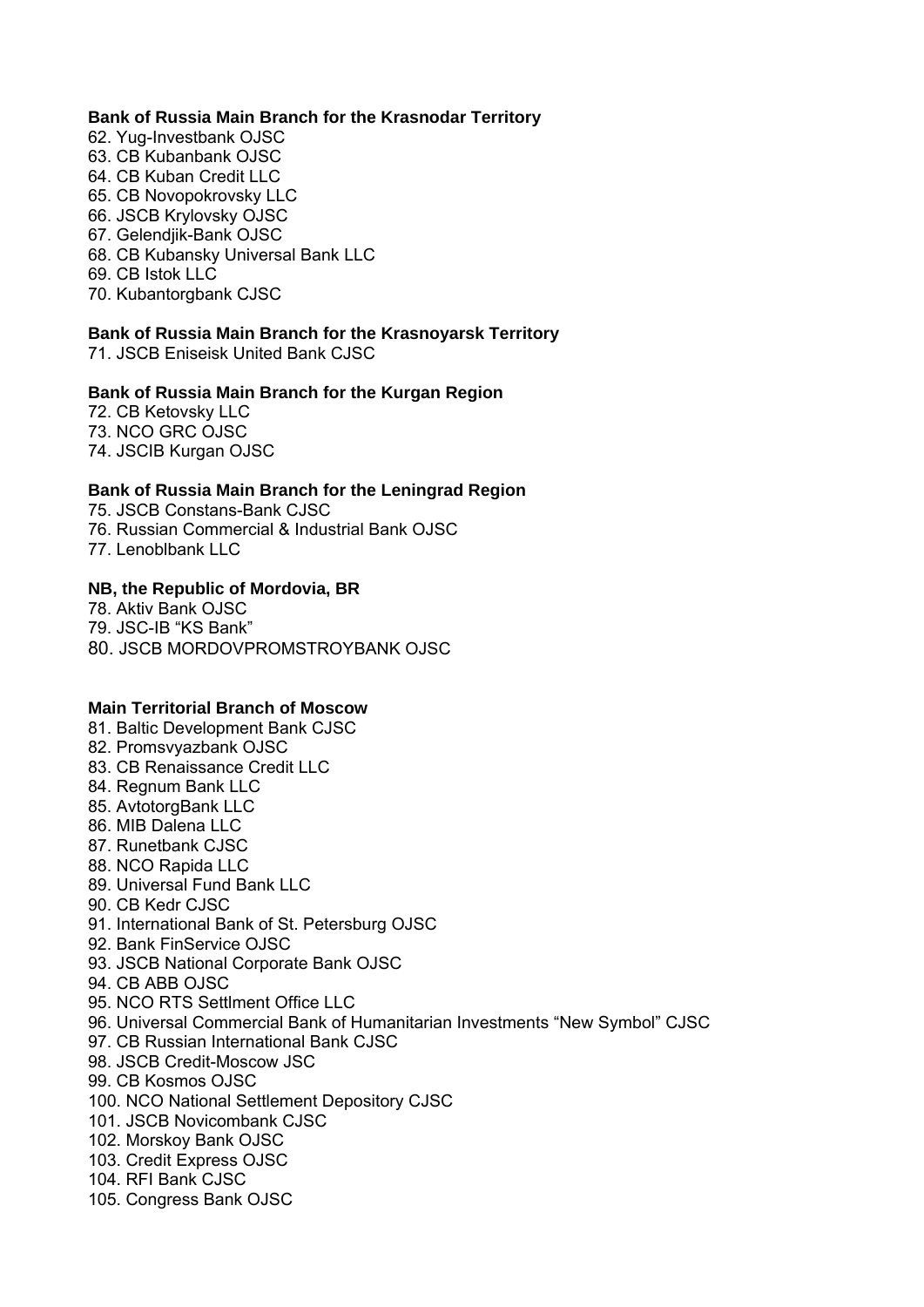106. MosCommerceBank OJSC 107. Bank Novoye Vremya LLC 108. Runa-Bank CJSC 109. Vozrozhdeniye OJSC 110. JSCB MosOblBank OJSC 111. NCO Ural Settlement Office CJSC 112. Bank Sodruzhestvo OJSC 113. NB Trust OJSC 114. JSCB Absolut CJSC 115. Bank VTB OJSC 116. CB Vega Bank LLC 117. JSCB FinPromBank OJSC 118. Mak-Bank LLC 119. Bank-T OJSC 120. SpetsStroyBank LLC 121. Home Credit and Finance Bank LLC 122. JSCB Pervy Investitsionny CJSC 123. Industrial Savings Bank CJSC 124. CB Neklis-Bank LLC 125. Okean Bank CJSC 126. JSCB Nosta OJSC 127. Globexbank CJSC 128. Svyaznoy Bank CJSC 129. TransCreditBank OJSC 130. JSCB MosTransBank OJSC 131. JSCB ApaBank CJSC 132. JSCB ProBusinessBank OJSC 133. JSCB PromInvestBank OJSC 134. JSCB OnLineBank CJSC 135. CB "Poidem!" OJSC 136. FIA-Bank CJSC 137. SberCredBank CJSC 138. CB Unicorbank OJSC 139. CB Tekhcom CJSC 140. CB ContrastBank LLC 141. CB Vityaz LLC 142. Otkritie Bank OJSC 143. CB SoyuzPromBank LLC 144. Barclays Bank LLC 145. JSCB Master-Capital OJSC 146. CB Rublyov CJSC 147. CB Transportny LLC 148. CB KhimEximBank LLC 149. Republican Bank CJSC 150. Dexia Bank CJSC 151. RosSelkhozBank OJSC 152. Bank Severny morskoy put (SMP-Bank) OJSC 153. CB Maxima LLC 154. Bank of Tokyo-Mitsubishi UFJ CJSC 155. SUMITOMO-MITSUI RUS BANK CJSC 156. Investment Trade Bank OJSC 157. Russian Construction Bank CJSC 158. United Reserve Bank CJSC 159. Joint-Stock Trade Union Bank Solidarnost CJSC 160. JSCB New Credit Union CJSC 161. CB AgroPromCredit OJSC 162. CB Rial-Credit LLC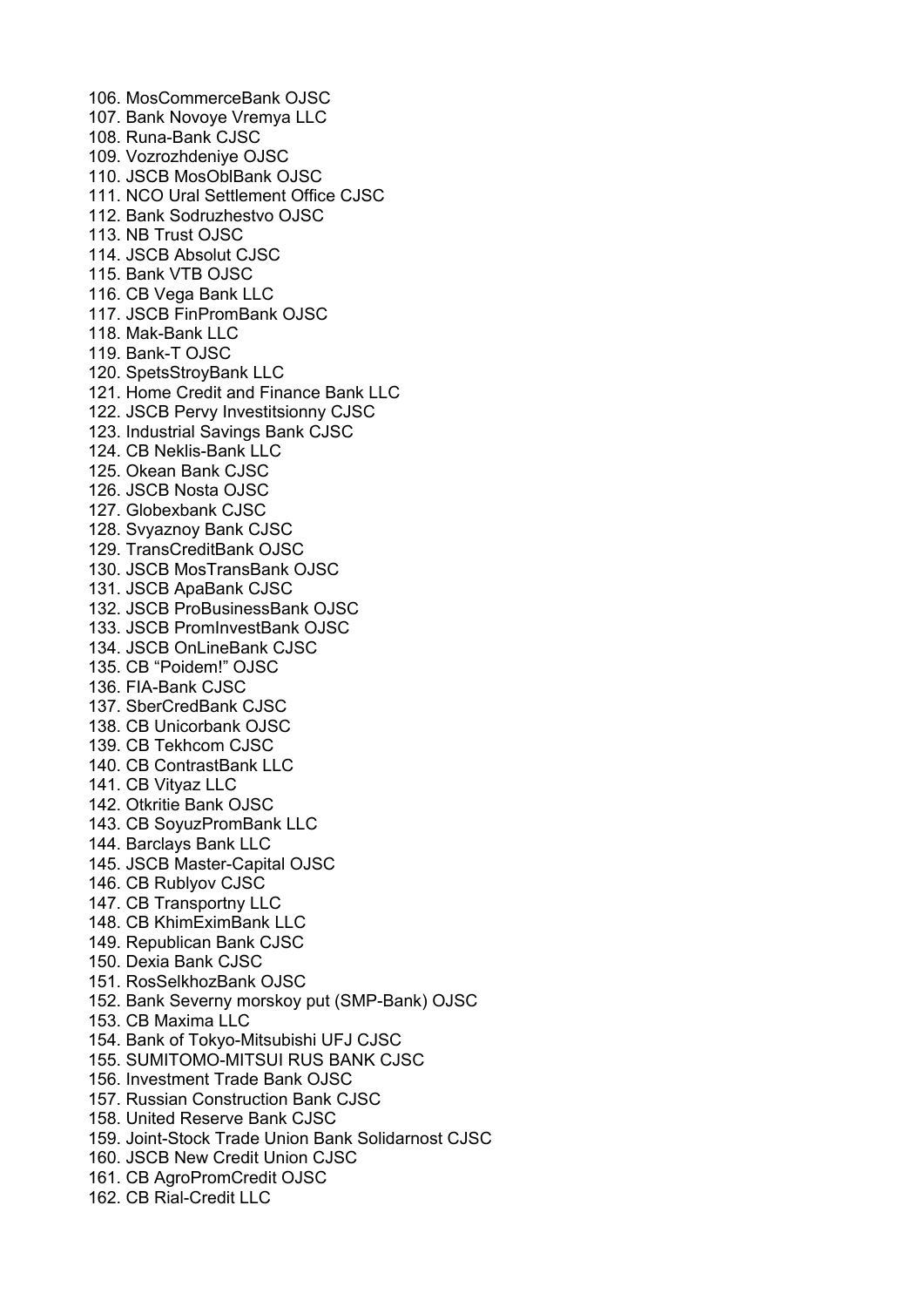- 163. CB EastCom-Finance LLC
- 164. CB International Commercial Bank OJSC
- 165. JSCIB Obrazovaniye CJSC
- 166. CB Conversions, Investments and Privalizations (CIP-Bank)
- 167. FlexInvestBank OJSC
- 168. CB Mico-Bank LLC
- 169. CB ZlatComBank CJSC
- 170. ICB Dom-Bank OJSC
- 171. JSCB National Clearing Centre CJSC
- 172. CB Bogorodsky Municipal Bank LLC
- 173. Bank Finam CJSC
- 174. ProCommerceBank LLC
- 175. Vesta LLC
- 176. Bank ROST OJSC
- 177. JSCIB Zerih CJSC
- 178. JSCB Asia-Invest Bank CJSC
- 179. CB Russian Universal Bank (Rusuniversalbank) LLC
- 180. JSCB Settlement Unified Union European Bank (ROSEuroBank) OJSC
- 181. JSCB Platezhny OJSC
- 182. TEMBR-Bank OJSC
- 183. International Finance and Investment Bank OJSC
- 184. Bank PromInvestRaschet LLC
- 185. CB Unistream OJSC
- 186. NCO Russian Financial Association LLC
- 187. CB PriscoCapitalBank CJSC
- 188. CB Akropol CJSC
- 189. CB Russian Investment Alliance (RIABANK) CJSC
- 190. CB National Standard LLC
- 191. CB Retail Lending Company OJSC
- 192. JSB GPB-Ipoteka OJSC
- 193. Russian Development Bank OJSC
- 194. JSCB North-East Alliance (SVA) OJSC
- 195. Foreign Economic Industrial Bank (Vneshprombank) LLC
- 196. JSCB CentroCredit CJSC
- 197. CB Trade Finance Bank LLC
- 198. Gazprombank OJSC
- 199. Credit Europe Bank CJSC
- 200. Bank Intesa CJSC
- 201. JSCB TransCapitalBank CJSC
- 202. Grad Invest Bank OJSC
- 203. MosStroyEconomBank CJSC
- 204. JSB InterProgressBank CJSC
- 205. Bank Credit Suisse (Moscow) CJSC
- 206. Mercedes-Benz Bank Rus LLC
- 207. JSCB Svyaz-Bank OJSC
- 208. JSCB RussoBank OJSC
- 209. Natixis-Bank CJSC
- 210. Toyota-Bank CJSC
- 211. CB Russian Trade Bank (RTBK) LLC
- 212. VTB 24 CJSC
- 213. CB Flora-Moscow LLC
- 214. Volkswagen Bank RUS LLC
- 215. JSCB United Bank of Industrial Investments OJSC
- 216. CB of Economic Development of Countries of Europe and Asia LLC
- 217. CB Economic Union LLC
- 218. CB TEST OJSC
- 219. CB Republican Credit Alliance LLC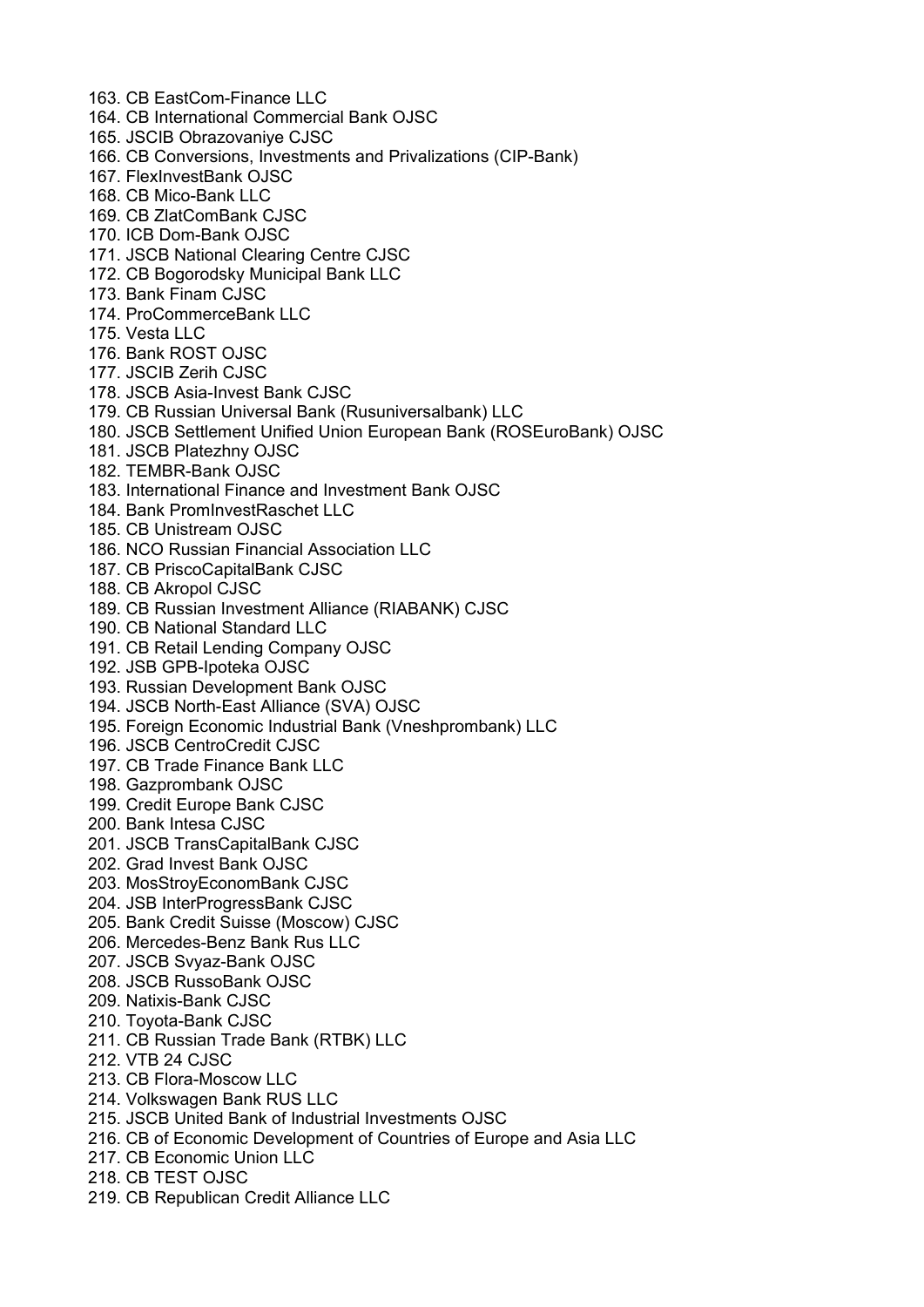220. Central Commercial Bank (CentrComBank) LLC 221. J&T Bank CJSC 222. Industrial Agricultural Bank LLC 223. JSB Finance-Bank OJSC 224. Bank BCK-Moscow LLC 225. ICB Logos LLC 226. CB International Fund Bank LLC 227. JSCB Strategiya OJSC 228. Bank BKF LLC 229. CB StMerseaire Alliance LLC 230. JSCB Nash Dom CJSC 231. CB Metallurg LLC 232. Moscombank OJSC 233. CB Interregional Bank for Reconstruction CJSC 234. Interregional Commercial Trust Bank (CB Mezhtrustbank) LLC 235. CB AKEF-Bank LLC 236. NCO Payment Clearing House CJSC 237. Moscow Paris Bank OJSC 238. Interbank Association OrgBank LLC 239. CB Russian Elite Bank (REB) LLC 240. JSCB Inkarobank CJSC 241. CB Mast-Bank OJSC 242. Moscow Neftechemical Bank OJSC 243. CB OPM-Bank LLC 244. CB SpecSetStroyBank LLC 245. CB Millenium Bank CJSC 246. CB Bank of Settlements and Savings LLC 247. Regional JSCB Bank Moscow OJSC 248. MetroBank CJSC 249. StarBank CJSC 250. CB Stary Kreml LLC 251. CB Almaz-Invest-Bank LLC 252. CB New Moscow Bank LLC 253. OTP Bank OJSC 254. CB Maxwell OJSC 255. CB DeltaCredit CJSC 256. CB RusNarBank CJSC 257. CB InvestSocBank LLC 258. CB East-European Trust Bank CJSC 259. JSCB Moscow Industrial Bank OJSC 260. CB AresBank LLC 261. CB SDM Bank OJSC 262. TandemBank LLC 263. CB SneBank CJSC 264. MTI-Bank CJSC 265. CB Admiralteisky LLC 266. MICEX Settlement Office 267. JSCB Moscow Bank for Reconstruction and Development OJSC 268. Morskoy Joint-Stock Bank OJSC 269. Prado-Bank LLC 270. NCO RTS Settlment Office LLC 271. CB Mosvodokanal OJSC 272. JSCB Russian Capital OJSC 273. JSB Aspect CJSC 274. Unicredit Bank CJSC 275. М2М Private Bank OJSC 276. Bank Klientsky OJSC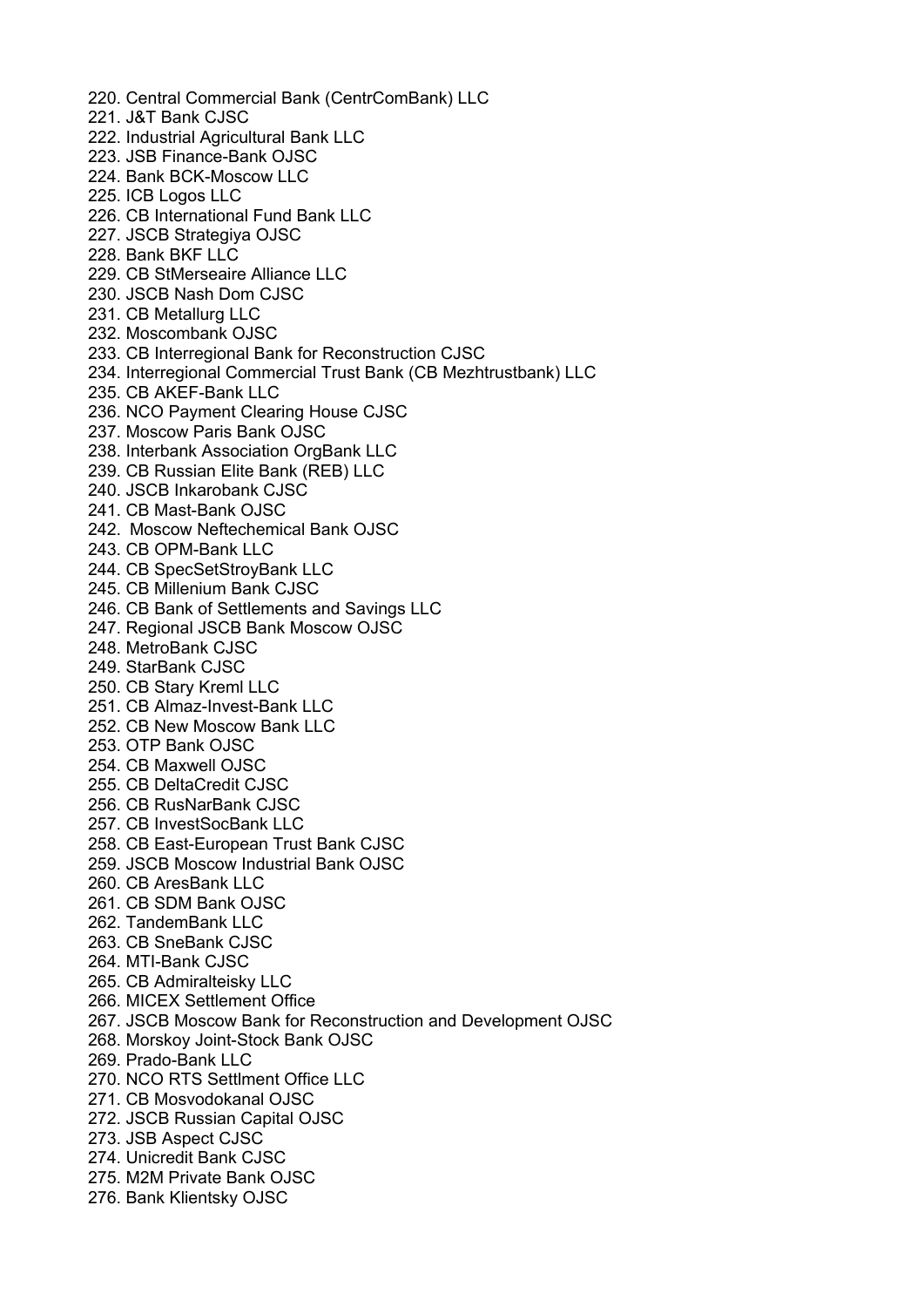277 CB Antalbank LLC 278. JSCB Derzhava OJSC 279. CB RosPromBank LLC 280. JSCB European Bank for Development of the Metallurgical Industry (Euromet) OJSC 281. Spartak-Bank LLC 282. Crocus-Bank LLC 283. GreenfieldBank CJSC 284. JSRCB Rosbusinessbank OJSC 285. CB Soyuzny LLC 286. Bankhaus Erbe CJSC 287. JSCB Alef-Bank CJSC 288. JSCB Khovansky CJSC 289. CB Metropol LLC 290. JSCB Eurofinance Mosnarbank OJSC 291. International Bank of Azerbaijan – Moscow (IBA-Moscow) LLC 292. JSCB Yapi Credi Bank Moscow CJSC 293. CB Financial Standard LLC 294. Ing Bank (Eurasia) CJSC 295. Baltiyskiy Bank OJSC 296. JSCB Moscow Bill Bank CJSC 297. NCO Interbank Credit Union LLC 298. UBS Bank LLC 299. JSCB Avangard OJSC 300. Alta-Bank CJSC 301. JSCB Bank of Moscow OJSC 302. Bank Renaissance Finance LLC 303. Russian Regional Development Bank OJSC 304. TransCreditCart CJSC 305. ICB OLMA-Bank LLC 306. CB EUROCOMMERCE OJSC 307. CB Rosinterbank CJSC 308. AMB Bank OJSC 309. CB GEOBANK LLC 310. NK Bank OJSC 311. JSCB EuroAxis Bank 312. Home Credit & Finance Bank LLC 313. Grand Invest Bank OJSC 314. Intercredit CJSC 315. Kuznetsky most OJSC 316. FERROBANK LLC 317. Academic Savings Bank 318. Russtroybank CJSC 319. CB Gagarinsky CJSC 320. CB Renaissance LLC 321. Moscow Industrial 322. Eurofinance 323. CB Economiks-Bank LLC 324. Russian Industrial Bank 325. ArxBank OJSC 326. JSCB Peresvet CJSC 327. NCO National Settlement Office 328. CB Profit Bank LLC 329. United Settlement Office LLC 330. Russian National Commercial Bank OJSC 331. KBK-Bank 332. NovakhovCapitalBank CJSC 333. Bank RSI LLC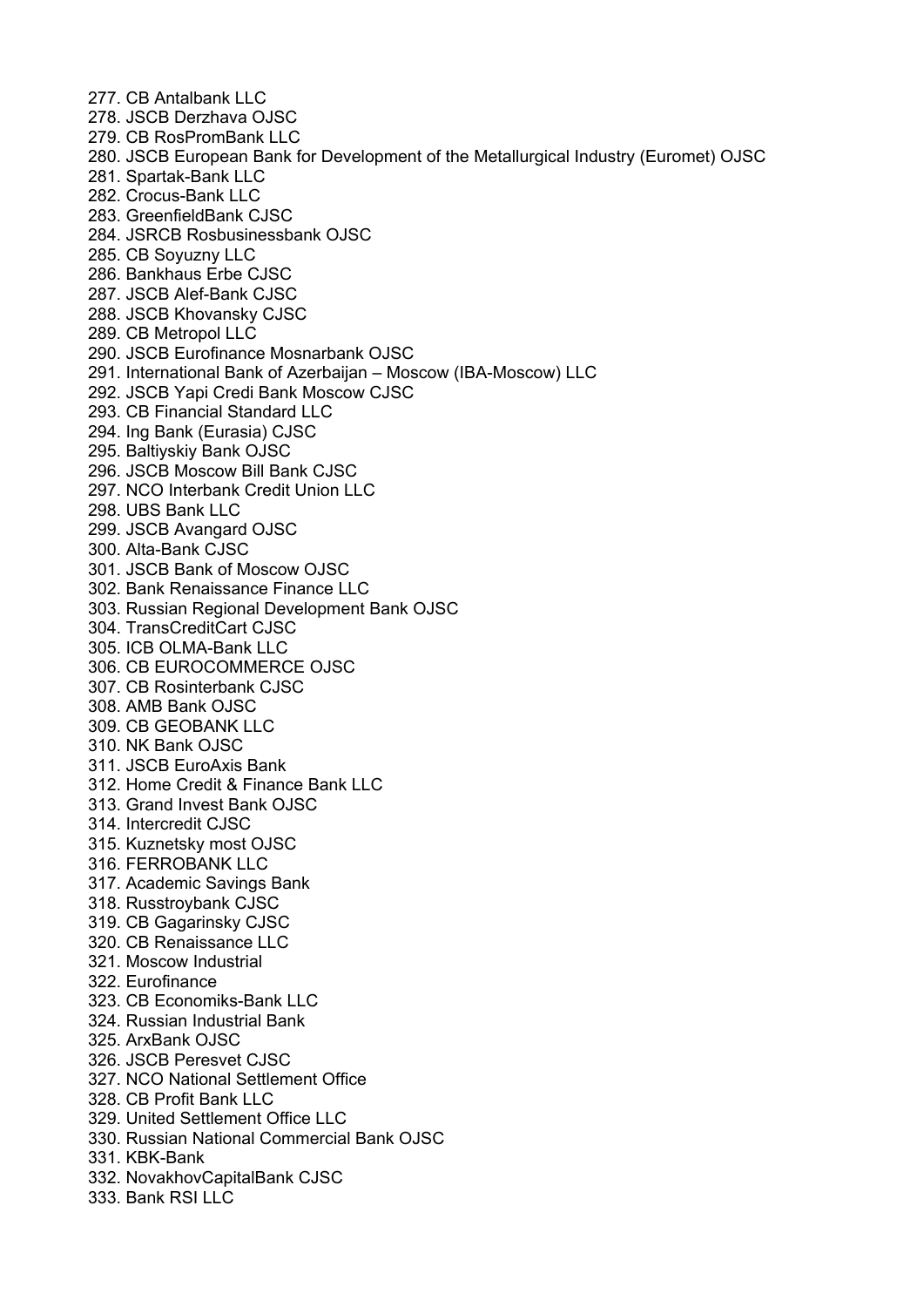334. Fundservicebank OJSC 335. Alternative LLC 336. CB Sinko-Bank LLC 337. Promselkhozbank LLC 338. Eurasian Bank OJSC 339. Corporate Finance Bank 340. CB Russian Slavonic Bank 341. JSCB Rostrabank 342. JSCB Crossinvestbank 343. Lesprombank OJSC 344. Renta-Bank OJSC 345. CB MIA OJSC 346. BMW Bank LLC 347. Central European Bank LLC 348. ROSEXIMBANK CJSC 349. NCO Dengi.Mail.Ru LLC 350. Russian Standard Bank CJSC 351. Federal Bank for Innovation and Development CJSC 352. JSCB Soyuz OJSC 353. RUSSLAVBANK CJSC 354. Deutsche Bank LLC 355. MSP Bank OJSC 356. CB MFBank LLC 357. CB Globus OJSC 358. Regional Development Bank OJSC 359. CB SemBank 360. JSCB Investtorgbank OJSC 361. JSCB Financial Industrial Bank OJSC 362. NS Bank CJSC 363. Capital CJSC 364. CB Citibank CJSC 365. CB Ergobank LLC 366. CB Express-Tula OJSC 367. Binbank OJSC 368. Bank Narodny Credit OJSC 369. RNCO Innovative Settlement Centre 370. NCO Yandex.Dengi LLC 371. JSCB Absolut Bank OJSC 372. CB RBA LLC 373. JSCB Industrial Investment Bank LLC 374. JSCB Slavia CJSC 375. NC Bank OJSC

# **Bank of Russia Main Branch for the Murmansk Region**

376. Murmansk Social Commercial Bank OJSC 377. DnB NOR Monchebank OJSC

#### **Bank of Russia Main Branch for the the Nizhni Novgorod Region**

378. Regional Investment Bank LLC 379. JSCB Sarovbusinessbank OJSC 380. CB Arzamas CJSC 381. Fora-Opportunity Russian Bank CJSC 382. Joint-Stock Investment Commercial Industrial Construction Bank for the Nizhni Novgorod Region CJSC 383. CB Ellips Bank OJSC 384. CB Assotsiatsiya OJSC 385. Volga-Oka Commercial Bank CJSC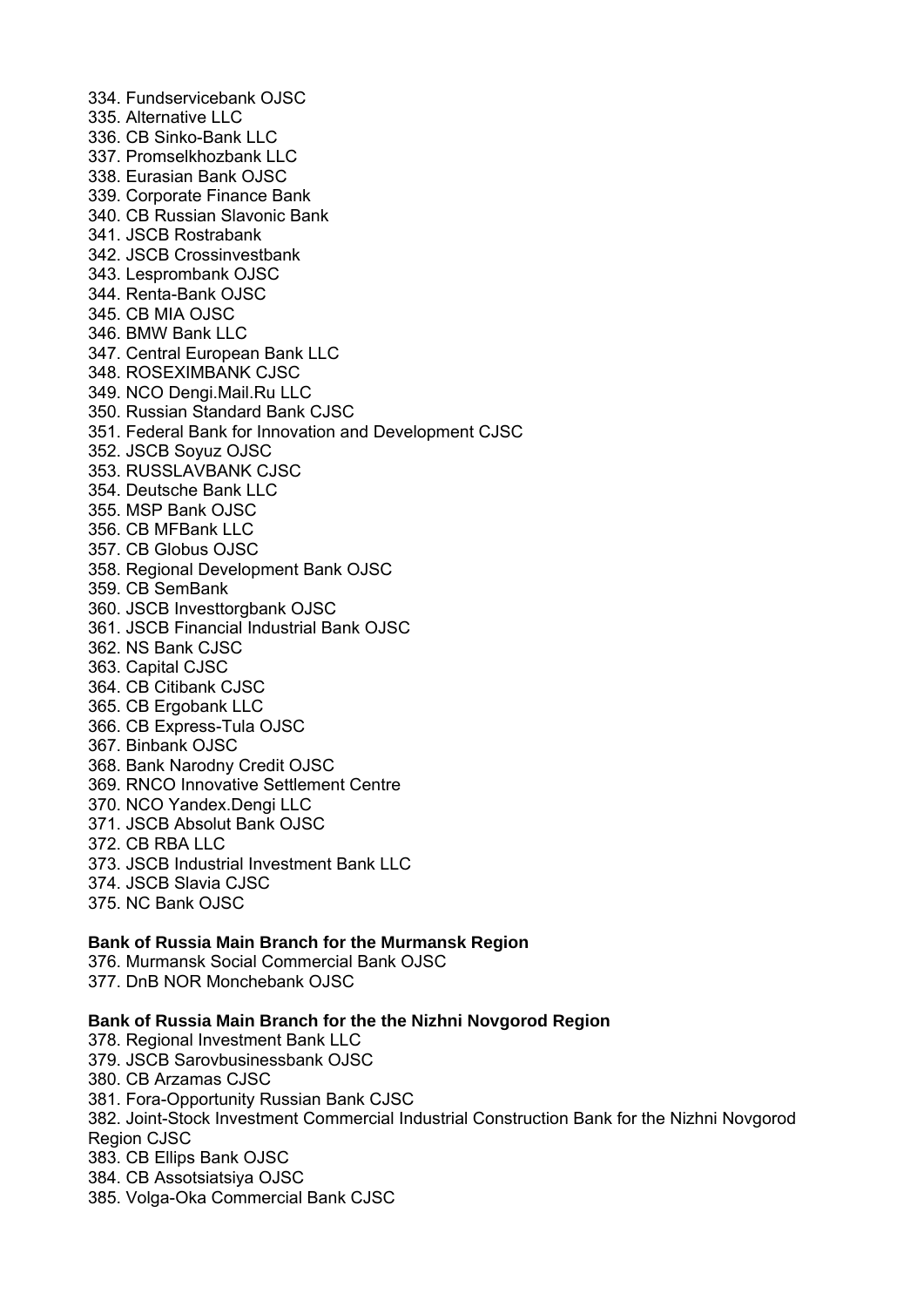386. CB Khimik OJSC

#### **Bank of Russia Main Branch for the Novgorod Region**

387. UCB Novobank OJSC

#### **Bank of Russia Main Branch for the Novosibirsk Region**

388. Mezhtopenergobank Siberian Direction Alemar OJSC 389. Non-Bank Settlement Credit Organisation "Payment Center" LLC 390. Nomos-Bank-Siberia OJSC 391. NCO Siberian Settlement Centre (SSC) CJSC 392. CB Accept OJSC 393. MDM-Bank OJSC 394. My Bank. Novosibirsk OJSC

#### **Bank of Russia Main Branch for the Omsk Region**

395. CB Miraf-Bank CJSC 396. JSCB International Trade Bank OJSC 397. Bank Siberia CJSC 398. CB Siberian Merchant Bank CJSC 399. Plus Bank OJSC 400. Omsk Bank OJSC

#### **Bank of Russia Main Branch for the Orenburg Region**

401. CB Sputnik OJSC 402. NST-Bank OJSC 403. JSCB Forshtadt CJSC 404. Orenburg Bank OJSC 405. Investbank BZL OJSC 406. JSCB Accent OJSC 407. NIKO-BANK OJSC

## **Bank of Russia Main Branch for the Oryol Region**

408. JSICB Zenit Business Bank CJSC

#### **Bank of Russia Main Branch for the Primorie Territory**

409. Dalnevostochny Bank OJSC 410. CB Summit Bank OJSC

#### **Bank of Russia Main Branch for the Penza Region**

411. Penza Regional Bank Tarkhany OJSC

#### **Bank of Russia Main Branch for the Perm Territory**

412. JSCIB PochtoBank CJSC 413. JSCB Ural FD OJSC 414. JSCB Perm OJSC

#### **Bank of Russia Main Branch for the Pskov Region**

415. CB VAKOBANK OJSC 416. Velikie Luki Bank OJSC 417. CB Pskovbank OJSC 418. EUROSIB BANK OJSC

#### **Bank of Russia Main Branch for the Rostov Region**

419. JSCB Donaktivbank OJSC 420. CB Doninvest LLC 421. Donkombank OJSC 422. CB Credit Express LLC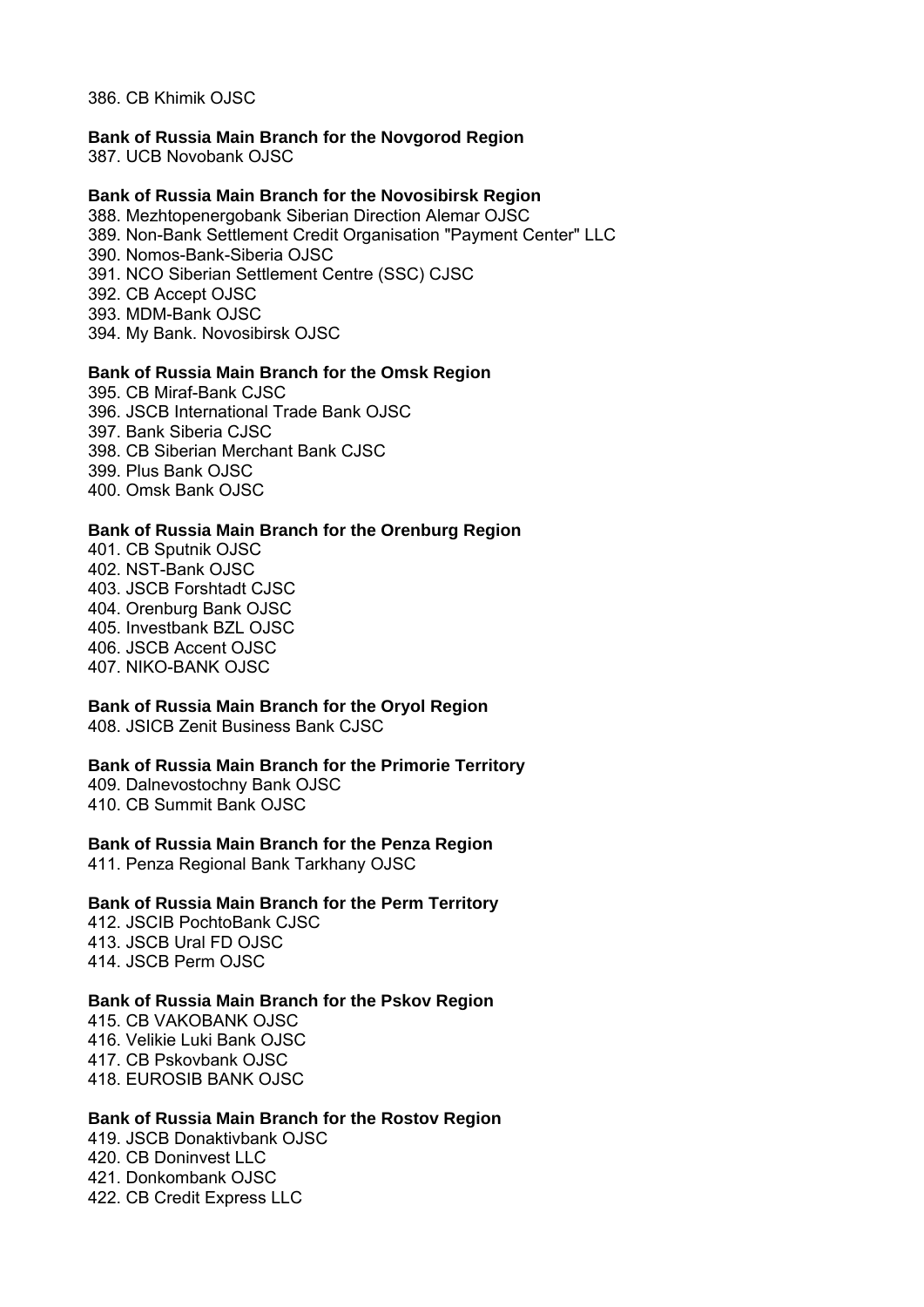#### 423. Maximum OJSC

- 424. CB Rostov Universal CJSC
- 425. JSCB Stellabank OJSC
- 426. Taganrogbank OJSC
- 427. Southern Regional Bank LLC
- 428. Bank Rostfinance LLC

#### **Bank of Russia Main Branch for the Ryazan Region**

429. Prio-Vneshtorgbank OJSC 430. Municipal Commercial Bank named after Sergiy Zhivago LTD

## **Bank of Russia Main Branch for the Samara Region**

431. Avtovazbank OJSC 432. CB Potential LLC 433. CB Fia-Bank CJSC 434. CB Lada-Credit CJSC 435. National Investment Bank CJSC 436. JSCB Zemsky Bank CJSC 437. Samara Mortgage & Land Bank LLC 438. National Trade Bank OJSC 439. Bank Prioritet OJSC 440. First United Bank OJSC 441. VKB OJSC 442. JSCB Gazbank CJSC

## **Bank of Russia Main Branch for St. Petersburg**

- 443. SEVZAPINVESTPROMBANK OJSC 444. SEB Bank OJSC 445. Energomashbank OJSC 446. MBSP OJSC 447. JSCB Petersburg City Bank CJSC 448. CB Invest-ecobank LLC 449. St. Petersburg Investment Bank CJSC 450. CJSB Viking CJSC 451. CB NEVASTROYINVEST LLC 452. SIAB OJSC 453. Tavrichesky OJSC 454. JSCB North-West 1 Alliance Bank OJSC 455. GANZACOMBANK OJSC 456. PromServiceBank LLC 457. BALTINVESTBANK OJSC
- 
- 458. Fininvest LLC

## **Bank of Russia Main Branch for the Saratov Region**

459. BALAKOVO-BANK OJSC 460. Gazneftbank OJSC 461. NVKbank OJSC 462. Bank Saratov LLC 463. CB Sinergiya OJSC 464. BANK FININVEST LLC 465. Econombank CJSC 466. JSCB Express-Volga CJSC 467. CB Naratbank 468. Bank Agroros CJSC

**NB, the Republic of Sakha-Yakutia** 

**469.** JSCB Almazergienbank OJSC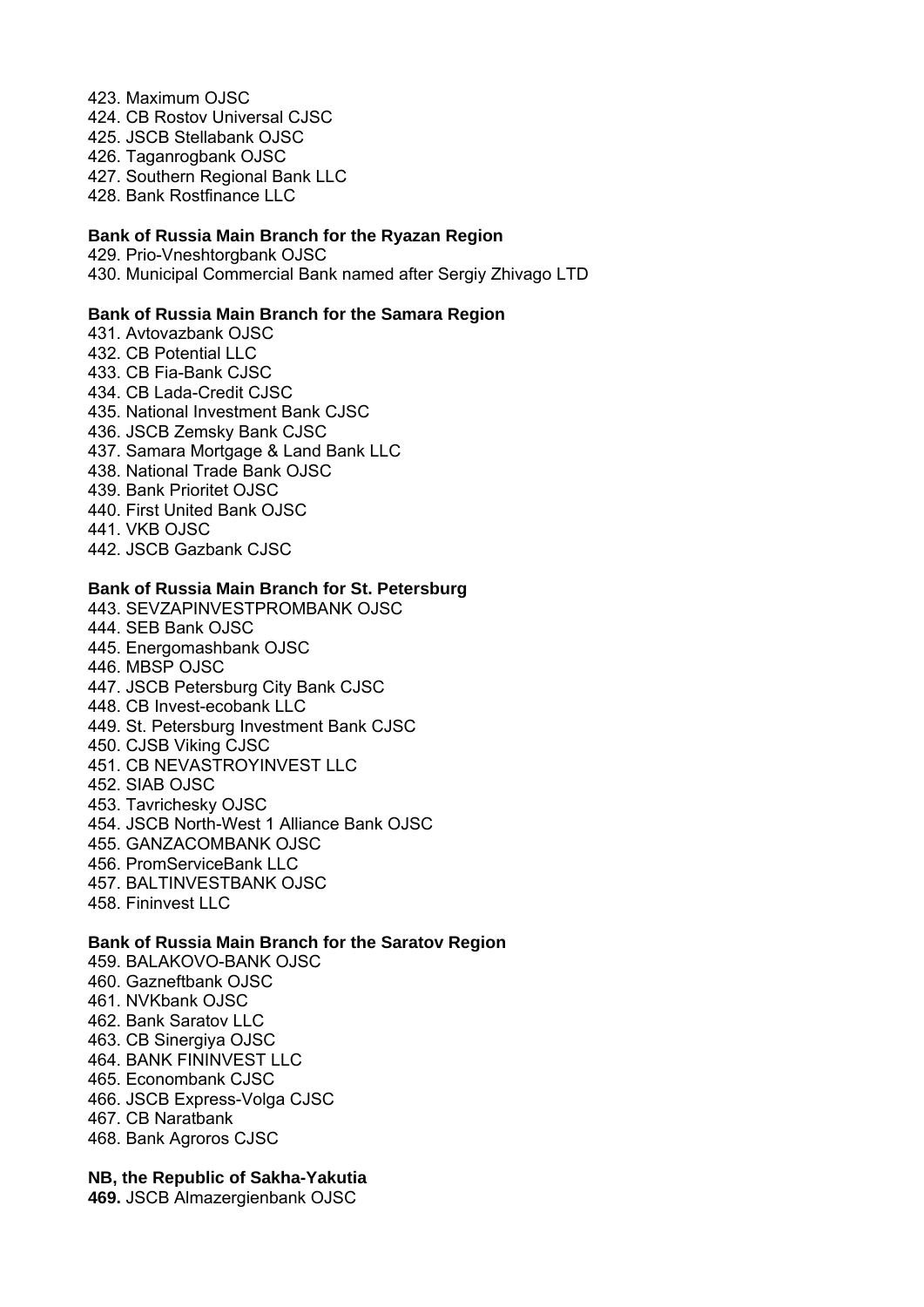470. Neryungri Commercial Bank Neryungribank LLC 471. Aldanzolotobank OJSC

#### **Bank of Russia Main Branch for the Sakhalin Region**

472. JSCB Kholmsk CJSC 473. OhaBank LLC

## **Bank of Russia Main Branch for the Sverdlovsk Region**

474. JSCB Pervouralskbank CJSC 475. CB UralFinance LLC 476. SKB Bank LLC 477. VUZ-Bank OJSC 478. UralPrivatBank CJSC 479. SB Gubernsky OJSC 480. UBRiR OJSC 481. Bank24.ru OJSC 482. CB Koltso Urala LLC

#### **NB, the Republic of North Ossetia-Alania**

483. JSCB Regional Development Bank OJSC

# **Bank of Russia Main Branch for the Smolensk Region**

484. SKA-Bank OJSC

#### **Bank of Russia Main Branch for the Stavropol Territory**

485. Russian Savings Bank LLC 486. JSCB Zelenokumsky OJSC 487. JSICB Stavropolye OJSC 488. CB Eurocitybank OJSC

#### **Bank of Russia Main Branch for the Tambov Region**

489. JSCB TambovCreditPromBank

#### **NB, the Republic of Tatarstan**

490. JSCB BTA-Kazan OJSC 491. JSCB Kara-Altyn CJSC 492. Tatagroprombank LLC 493. CB Kamsky Gorizont LLC 494. CCB Avtogradbank CJSC 495. KEDB Bank of Kazan LLC 496. JSCB Spurt OJSC 497. JSCB AK BARS OJSC 498. AnkorBank OJSC 499. JSICB Tatfondbank OJSC 500. Kama Commercial Bank LLC 501. IntekhBank OJSC 502. AkiBank OJSC 503. JSCB Energobank OJSC 504. Devon-Credit OJSC 505. JSCB TatInvestBank CJSC 506. JSICB Tatfondbank OJSC 507. Bashcomsnabbank OJSC 508. . Internatinoal Industrial Bank "Idelbank" CJSC

## **Bank of Russia Main Branch for the Tver Region**

509. Tver CB KBC LLC 510. CB Torzhokuniversalbank OJSC